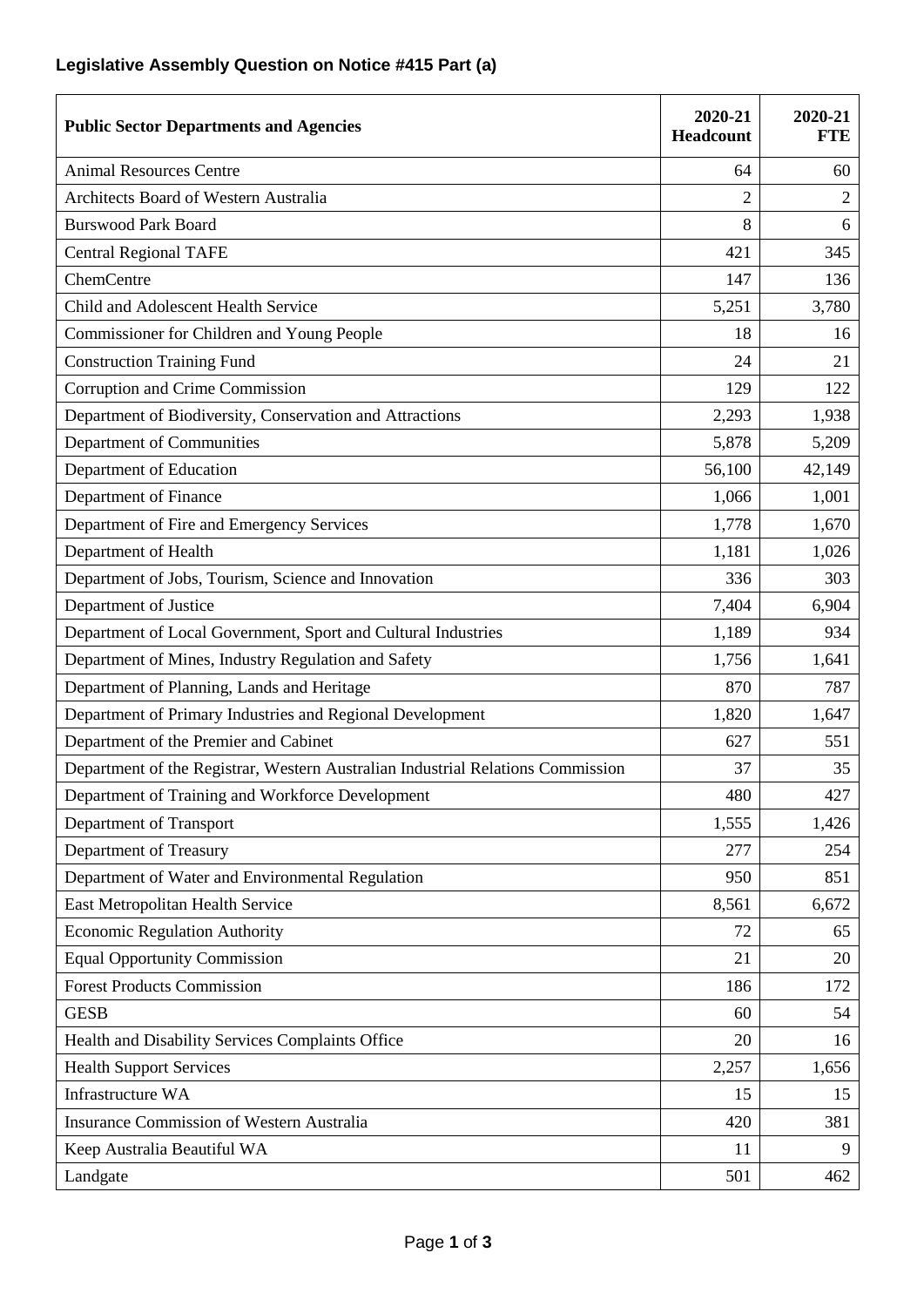## **Legislative Assembly Question on Notice #415 Part (a)**

| <b>Public Sector Departments and Agencies</b>             | 2020-21<br>Headcount | 2020-21<br><b>FTE</b> |
|-----------------------------------------------------------|----------------------|-----------------------|
| Legal Aid Commission of Western Australia                 | 363                  | 318                   |
| <b>Legal Practice Board</b>                               | 44                   | 42                    |
| Lotterywest                                               | 259                  | 244                   |
| Main Roads Western Australia                              | 1,203                | 1,148                 |
| <b>Mental Health Commission</b>                           | 370                  | 299                   |
| Metropolitan Cemeteries Board                             | 164                  | 148                   |
| Metropolitan Redevelopment Authority                      | 39                   | 34                    |
| Minerals Research Institute of Western Australia          | 6                    | 5                     |
| MyLeave                                                   | 24                   | 23                    |
| National Trust of Australia (W.A.)                        | 37                   | 27                    |
| North Metropolitan Health Service                         | 11,655               | 8,765                 |
| North Metropolitan TAFE                                   | 1,442                | 1,172                 |
| North Regional TAFE                                       | 319                  | 290                   |
| Office of the Auditor General                             | 185                  | 171                   |
| Office of the Director of Public Prosecutions             | 307                  | 277                   |
| Office of the Information Commissioner                    | 13                   | 12                    |
| Office of the Inspector of Custodial Services             | 18                   | 16                    |
| Ombudsman Western Australia                               | 78                   | 66                    |
| PathWest                                                  | 2,240                | 1,800                 |
| <b>Public Sector Commission</b>                           | 163                  | 123                   |
| <b>Public Transport Authority</b>                         | 2,219                | 2,119                 |
| Salaries and Allowances Tribunal                          | 2                    | 2                     |
| <b>Small Business Development Corporation</b>             | 63                   | 56                    |
| South Metropolitan Health Service                         | 9,592                | 7,281                 |
| South Metropolitan TAFE                                   | 1,389                | 1,172                 |
| South Regional TAFE                                       | 576                  | 414                   |
| VenuesWest                                                | 435                  | 224                   |
| Veterinary Surgeons' Board                                | 6                    | 4                     |
| WA Country Health Service                                 | 10,401               | 7,913                 |
| Western Australia Police Force (including sworn officers) | 10,091               | 9,137                 |
| <b>Western Australian Electoral Commission</b>            | 51                   | 47                    |
| Western Australian Meat Industry Authority                | 28                   | 17                    |
| WorkCover Western Australia                               | 142                  | 130                   |
| <b>TOTAL</b>                                              | 157,670              | 126,231               |